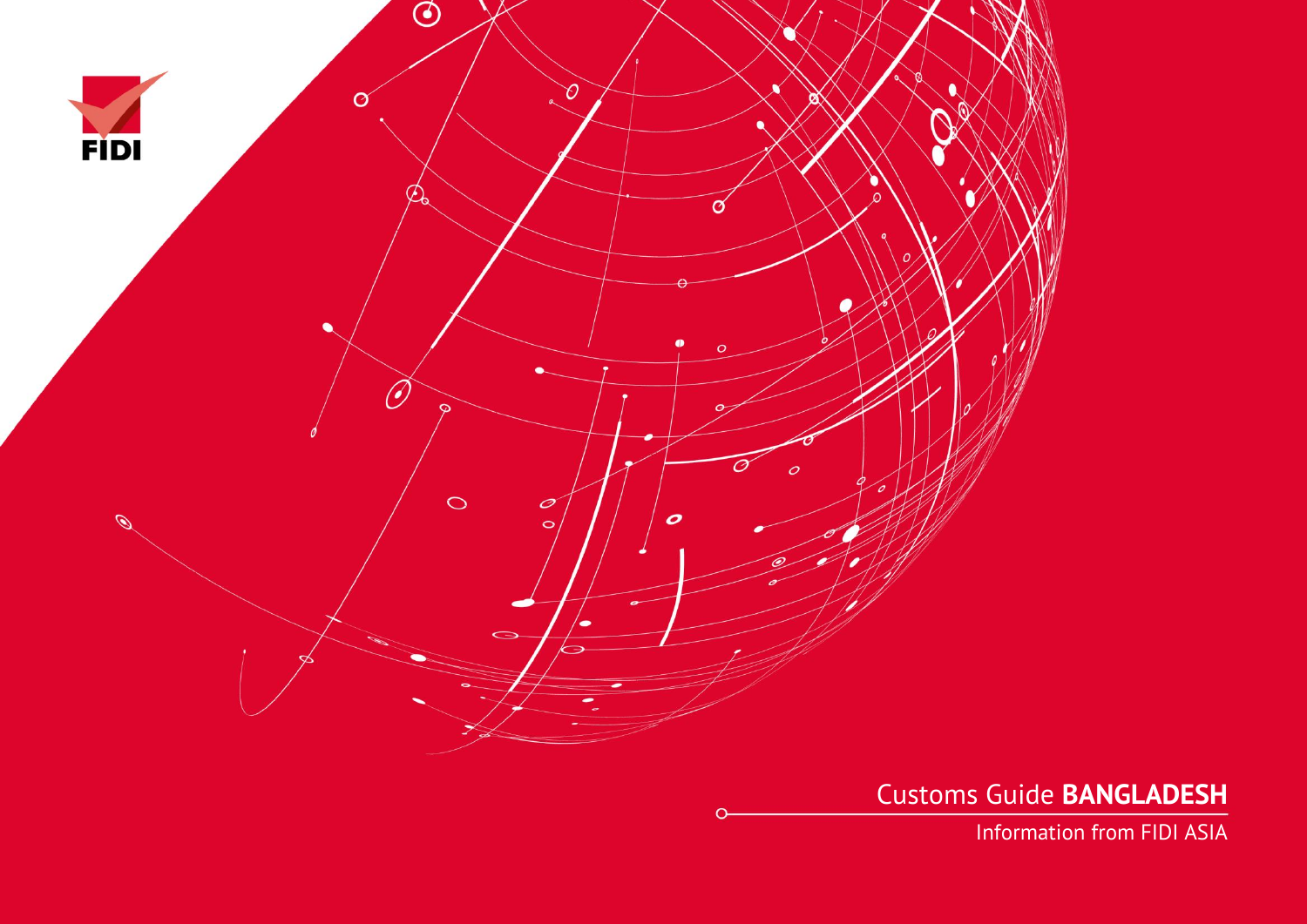## **Customs guide** BANGLADESH

## **The global quality standard for international moving.**

The FAIM label is your global assurance for a smooth, safe and comprehensive relocation process.





| <b>GOODS</b>                | <b>DOCUMENTS REQUIRED</b>                                                                                                                                                                                                                                                                                                                                 | <b>CUSTOMS PRESCRIPTIONS</b>                                                                                                                                                                                                                                                                                                                                                                           | <b>REMARKS</b>                                                                                                                                                                                                                                                                                                                                                                |
|-----------------------------|-----------------------------------------------------------------------------------------------------------------------------------------------------------------------------------------------------------------------------------------------------------------------------------------------------------------------------------------------------------|--------------------------------------------------------------------------------------------------------------------------------------------------------------------------------------------------------------------------------------------------------------------------------------------------------------------------------------------------------------------------------------------------------|-------------------------------------------------------------------------------------------------------------------------------------------------------------------------------------------------------------------------------------------------------------------------------------------------------------------------------------------------------------------------------|
| <b>Diplomatic shipments</b> | Exemption certificate issued by the Ministry<br>of Foreign Affairs, Government of the People<br>Republic of Bangladesh.<br>For issuance of exemption certificate<br>Ministry needs:<br>• AWB/ original B/L,<br>• list of items with value (Invoice),<br>• Inventory list,<br>• Vessel name with B/L number and date,<br>• Flight details with AWB number. | • Duty free import is permitted.<br>Regarding alcohol import for diplomats:<br>Diplomats can bring alcohol with HHGDS for<br>personal consumption with the exemption<br>certification from Ministry of Foreign Affairs.<br>• For import alcohol by Diplomatic Mission:<br>Diplomatic mission can bring alcohol any<br>quantity subject to exemption certification<br>from Ministry of Foreign Affairs. | • Applicable to:<br>• Diplomatic Mission,<br>• Non-Diplomatic Member of the<br>Diplomatic Mission,<br>• High Commission, High Commissioners,<br>Resident Representative of the Privileged<br>Organization<br>who enjoy diplomatic status.<br>Household goods should not arrive prior to<br>the owner's arrival.                                                               |
| <b>Privileged shipments</b> | Original Passport.<br>Original B/L, AWB.<br>List of contents with itemized value<br>(invoice).<br>Inventory.<br>Privileged Person Customs Pass Book.                                                                                                                                                                                                      | Duty free import is permitted against<br>customs passbook.<br>The National Board of Revenue & Bond<br>Commissioner issues the passbook to the<br>privileged persons after arrival in<br>Bangladesh.<br>The consignee should import all goods<br>including one motor vehicle within 6 (six)<br>months from the date of first                                                                            | • Applicable to:<br>• The expatriate/employees of all UN<br>Agencies and foreign aided projects,<br>• Development partners of Bangladesh.<br>Consignee should complete import of<br>personal and household goods within 6 (six)<br>months from the date of his/ her first arrival<br>in Bangladesh.<br>The household goods should not arrive prior<br>to the owner's arrival. |
| Non-privileged shipments    | Original AWB, B/L.<br>Original Passport of consignee.<br>List of items (Invoice).<br>Baggage declaration Form "A".<br>"Transfer of residence form" to be endorsed<br>by the customs authorities. Such forms will<br>allow non-privileged Bangladeshi nationals                                                                                            | • Customs duty and taxes imposed on all<br>items.<br>• Transfer of residence benefits/Tax benefits<br>only applicable for the reasonable quantity<br>of old and used household goods.                                                                                                                                                                                                                  | Allowed to import any type of household<br>goods subject to payment of customs duties<br>and taxes.<br>In order to get maximum tax benefit,<br>Bangladeshi nationals need a transfer of<br>residence certificate from the Bangladesh<br>High Commission in abroad.                                                                                                            |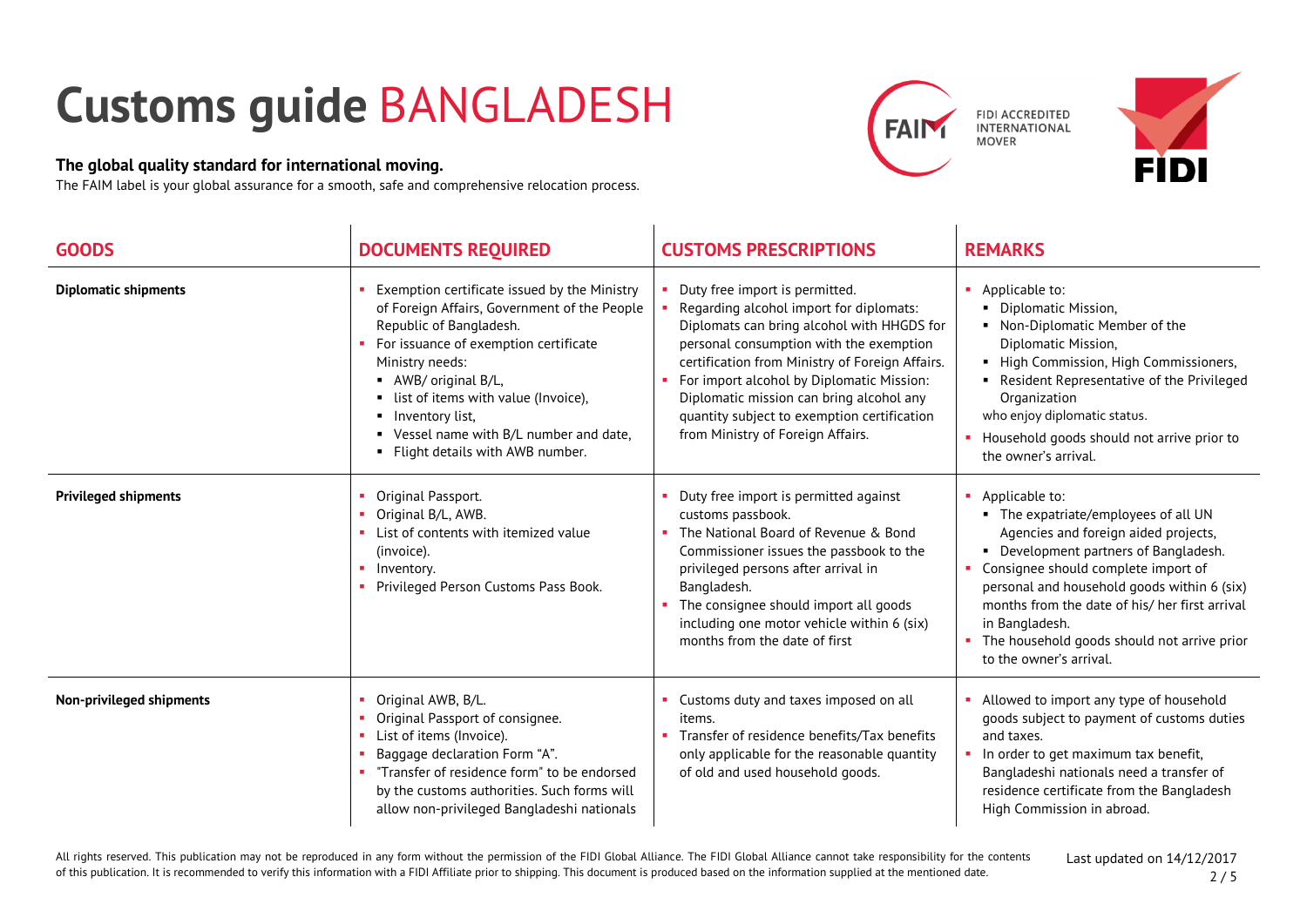| <b>GOODS</b>            | <b>DOCUMENTS REQUIRED</b>                                                                                                                                                                                                                                                                                                                                | <b>CUSTOMS PRESCRIPTIONS</b>                                                                                                                                                                                                                                                                                                                                                                                                                   | <b>REMARKS</b>                                                                                                                                                                                                                                                                                                                 |
|-------------------------|----------------------------------------------------------------------------------------------------------------------------------------------------------------------------------------------------------------------------------------------------------------------------------------------------------------------------------------------------------|------------------------------------------------------------------------------------------------------------------------------------------------------------------------------------------------------------------------------------------------------------------------------------------------------------------------------------------------------------------------------------------------------------------------------------------------|--------------------------------------------------------------------------------------------------------------------------------------------------------------------------------------------------------------------------------------------------------------------------------------------------------------------------------|
|                         | to get maximum tax benefit.<br>• Non-privileged foreigners are not entitled<br>to get Transfer of Residence Benefits.<br>• Bangladeshi (those who are holding dual<br>citizenship) are entitled to get Transfer of<br>Residence Benefits.                                                                                                                |                                                                                                                                                                                                                                                                                                                                                                                                                                                | Baggage declaration form "A" available at<br>Dhaka customs airfreight unit.<br>Clients have to obtain the same after arrival<br>at Dhaka airport and hold the copy duly<br>signed and sealed by the customs officials.<br>• For foreign nationals: a work permit from<br>the Board of Investment & other relevant<br>ministry. |
| <b>Automobiles</b>      | Same documents required as for personal<br>effects, except that in place of list of<br>contents an invoice is needed.<br>In the case of a used automobile, a previous<br>registration or ownership certificate/a<br>certificate of de-registration is required to<br>attach with all shipping documents in order<br>to determine the age of the vehicle. | Customs duty and taxes including advance<br>trade VAT will be charged on the assessable<br>value of the vehicle.<br>Customs duty and taxes exempted if the<br>vehicle is imported by the privileged person<br>or the diplomatic person.<br>Non-privileged person (foreigner) is allowed<br>to import vehicle subject to prior import<br>permission from the Chief Controller of<br>Import and Export on payment of applicable<br>customs duty. | Vehicles more than 5 (five) years old are not<br>import permissible in Bangladesh as per<br>Import Policy Order 2015-2018.<br>• Vehicle will not enjoy any transfer of<br>residence benefits rather than benefits<br>stated in the recondition car import rules.                                                               |
| <b>Domestic Pets</b>    | Veterinary/ Health certificate.<br>Rabies vaccination certificate.<br>Prior permission from the Director of<br>livestock, Government of Bangladesh.                                                                                                                                                                                                      | Importation of domestic pets like dogs and<br>cats are permitted.<br>Duty applicable or not applicable depend on<br>the consignee status.                                                                                                                                                                                                                                                                                                      | Health certificate and rabies vaccination<br>certificate from its origin required to obtain<br>"No objection Certificate" from the<br>Department of Livestock in Bangladesh prior<br>to the arrival of pets.<br>LAR (Live Animal Regulations) has to be<br>maintained.                                                         |
| <b>Prohibited Items</b> |                                                                                                                                                                                                                                                                                                                                                          | Drugs<br>$\blacksquare$ Narcotics<br>Gold bullion<br>Obscene and subversive literature<br>Firearms, ammunitions<br>Sanitary fittings and other construction<br>materials in commercial quantity.                                                                                                                                                                                                                                               |                                                                                                                                                                                                                                                                                                                                |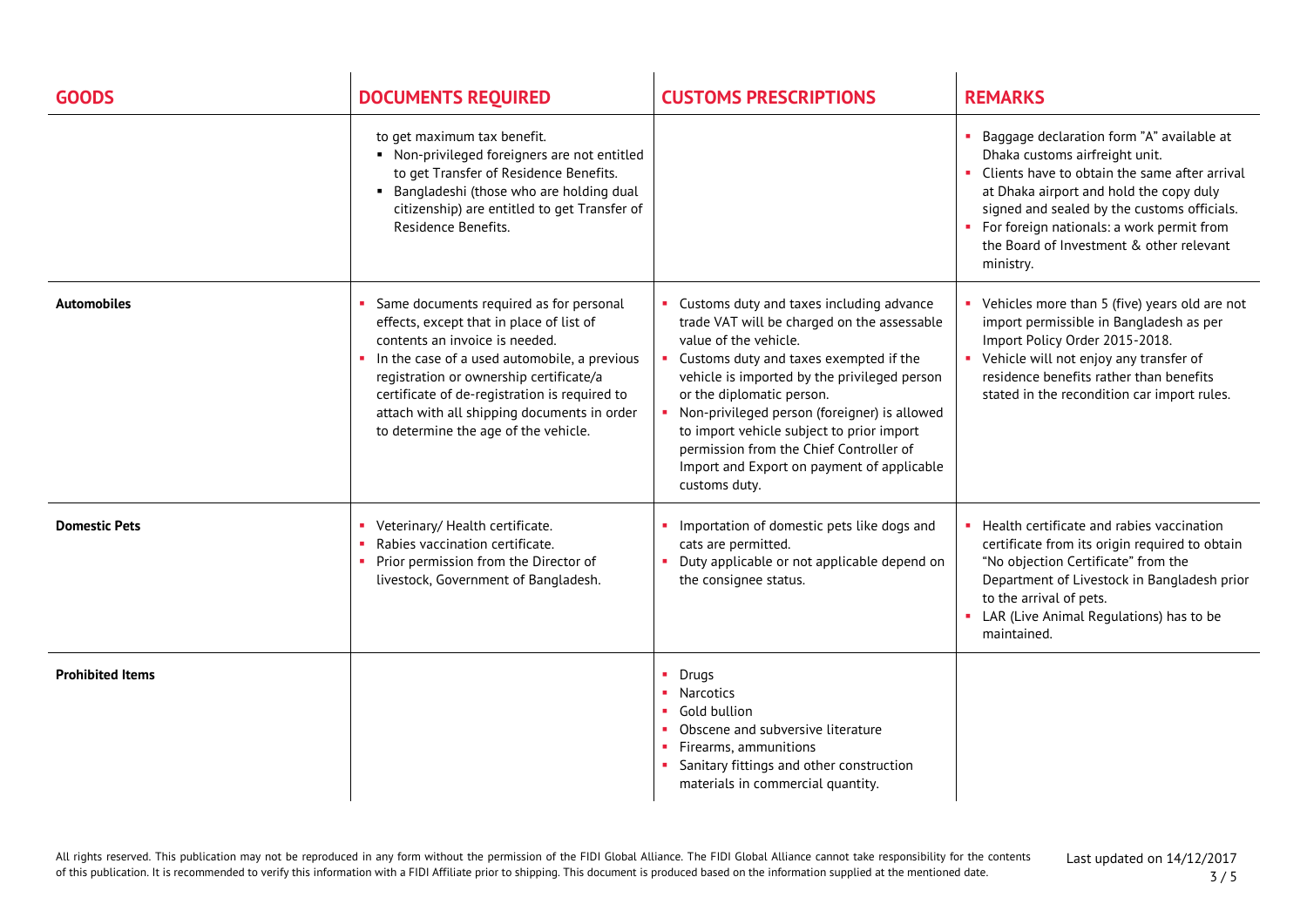| <b>GOODS</b>           | <b>DOCUMENTS REQUIRED</b> | <b>CUSTOMS PRESCRIPTIONS</b> | <b>REMARKS</b>                                                                                                                                                                                                                                                                                                                                                                                                                                                                                                                                                                                                                                                                                                                                                                                                                                        |
|------------------------|---------------------------|------------------------------|-------------------------------------------------------------------------------------------------------------------------------------------------------------------------------------------------------------------------------------------------------------------------------------------------------------------------------------------------------------------------------------------------------------------------------------------------------------------------------------------------------------------------------------------------------------------------------------------------------------------------------------------------------------------------------------------------------------------------------------------------------------------------------------------------------------------------------------------------------|
| <b>General Comment</b> |                           |                              | AWB, B/L must show owner's name in the<br>consignee's column. This is required by<br>customs as proof of ownership.<br>• If AWB, B/L does not show owner's name as<br>consignee, there will delays in clearance.<br>• The owner must arrive in Bangladesh before<br>customs clearance.<br>• The shipment must be booked within<br>shortest possible time after arrival of the<br>consignee in Bangladesh.<br>Baggage declaration must have to be<br>endorsed by the customs within seven days<br>from the date of arrival of the consignee in<br>Bangladesh (copy of AWB/BL & Packing List<br>must be available with passengers).<br>• If not, than a subsequent baggage<br>declaration must have to endorse from the<br>customs once AWB/BL & packing list is<br>available. (Customs may impose nominal<br>fine for subsequent baggage declaration). |